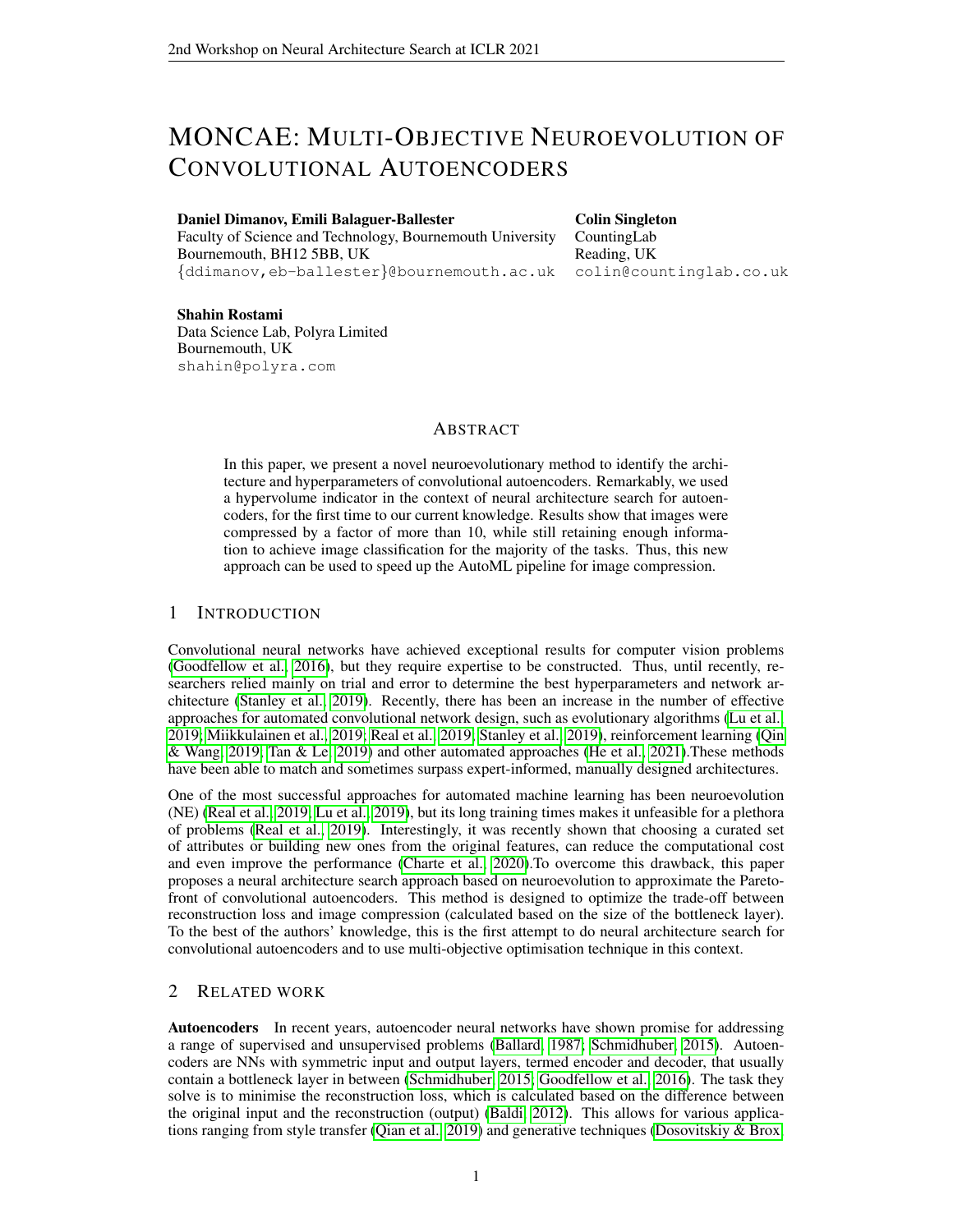[2016\)](#page-4-5) to semi-supervised learning [\(Akcay et al., 2018\)](#page-4-6), data denoising [\(Gondara, 2016\)](#page-4-7) and image compression techniques [\(Charte et al., 2020\)](#page-4-2) For more sophisticated datasets, convolutional layers can be incorporated instead of simple dense layers, these autoencoders are referred to as convolutional autoencoders [\(Azarang et al., 2019\)](#page-4-8). In difference with simple autoencoders, they achieve the compression through the use of convolutional and pooling layers instead of simply having fewer neurons and the upsampling is achieved through deconvolutions (also known as upsampling layers) [\(Baldi, 2012\)](#page-4-4). The state-of-the-art in autoencoders is composed of architectures designed by experts, which are intended to work for the specific scenarios [\(Charte et al., 2020\)](#page-4-2). Currently, given the increasing interest on Automated machine learning(AutoML) [\(He et al., 2021\)](#page-4-1), a range of automated approaches for designing and optimisation architectures have been proposed [\(Real et al., 2019;](#page-5-3) [Lu](#page-5-1) [et al., 2019;](#page-5-1) [Yan et al., 2020\)](#page-5-8).

Neural Architecture Search, AutoML and Neuroevolution The rise in popularity of AutoML is s natural response to address the high demand for expertise and computational resources for deep learning in industry and academia [\(He et al., 2021;](#page-4-1) [Stanley et al., 2019\)](#page-5-0). The automation involves not the NN training, but also the design of architectures, which is known as Neural Architecture Search (NAS) [\(Stanley et al., 2019;](#page-5-0) [Elsken et al., 2019\)](#page-4-9). Multiple different algorithms and approaches have been proposed with the first significant one for modern NAS being the work of [\(Zoph & Le, 2016\)](#page-5-9). As the foundations were laid, various reinforcement learning [\(Qin & Wang, 2019;](#page-5-4) [Tan & Le, 2019\)](#page-5-5), Neuroevolution [\(Lu et al., 2019;](#page-5-1) [Miikkulainen et al., 2019;](#page-5-2) [Real et al., 2019;](#page-5-3) [Stanley et al., 2019\)](#page-5-0) and other approaches started to emerge.

A significant breakthrough in the field occurred in 2017, when [Real et al.](#page-5-3) [\(2019\)](#page-5-3)'s AmoebaNET reached state-of-the-art performance, outperforming architectures designed by experts. The AmoebaNet is a Neuroevolution algorithm [\(Real et al., 2019\)](#page-5-3). In such approaches, decoding the NN (the individual in an evolutionary algorithm context) is added as an extra step before the evaluation, whilst encoding the individual back to genotype is added after the evaluation [\(Stanley et al., 2019\)](#page-5-0). Recently, indirect encodings [\(Hadjiivanov & Blair, 2016\)](#page-4-10) (closely inspired by how DNA works [\(Mi](#page-5-2)[ikkulainen et al., 2019\)](#page-5-2)) have shown promising results. Neuroevolution has been successfully used for autoencoder optimization in a range of studies [\(Charte et al., 2020;](#page-4-2) [Sereno, 2018;](#page-5-10) [Alvernaz &](#page-4-11) [Togelius, 2017\)](#page-4-11); however, a limitation of these approaches is that they typically focus on evolving a NN with dense activation layers (e.g., in [Charte et al.](#page-4-2) [\(2020\)](#page-4-2)'s EvoAAA) instead of convolutional and pooling layers, which have shown great potential for computer vision [\(Gu et al., 2018\)](#page-4-12).

# 3 MONCAE

MONCAE<sup>[1](#page-1-0)</sup> is built on top of DEvol [\(Davison, 2017\)](#page-4-13)<sup>[2](#page-1-1)</sup>, which is a neuroevolution algorithm for image classification. We modified this algorithm to allow for searching optimal convolutional autoencoders, and to evaluate the population using multi-objective optimisation. Thus, to the best of our knowledge, this is the first attempt of using neuroevolution for automating the design of convolutional autoencoders; whilst incorporating multi-objective optimisation for their automated NAS. As we use DEvol as the backbone of this approach the evolutionary algorithm behind it is a genetic algorithm, which uses tournament selection and both crossover and mutation as variation operators.

A severe limitation of AutoML approaches (and neuroevolution in particular) is that these algorithms take a tremendous amount of time to discover optimal solutions [\(He et al., 2021\)](#page-4-1). In the case of AmoebaNET, the time exceeds 50000 GPU hours for grayscaled CIFAR-10 (Appendix [A\)](#page-6-0),

which makes it unfeasible for many modern-day scenarios [\(Lebedev & Lempitsky, 2018\)](#page-4-14). There is a plethora of different attempts for solving this problem, focusing both in the 'data space' [\(Wang](#page-5-11) [et al., 2018;](#page-5-11) [Singh & Lee, 2017\)](#page-5-12) as well as in the 'algorithmic space' [\(Hinton et al., 2015;](#page-4-15) [Frankle](#page-4-16) [& Carbin, 2018\)](#page-4-16). Recently, researchers have demonstrated that one promising approach is to split the problem into two stages: first feature engineering and then using the extracted features to solve the problem at hand [\(Sereno, 2018\)](#page-5-10). To achieve that, [Sereno](#page-5-10) [\(2018\)](#page-5-10) and [Charte et al.](#page-4-2) [\(2020\)](#page-4-2) have showcased the possibility of using an automatically discovered autoencoder to tackle this.

<span id="page-1-0"></span><sup>&</sup>lt;sup>1</sup>\*URL will be provided for the camera-ready version

<span id="page-1-1"></span><sup>2</sup> https://github.com/joeddav/devol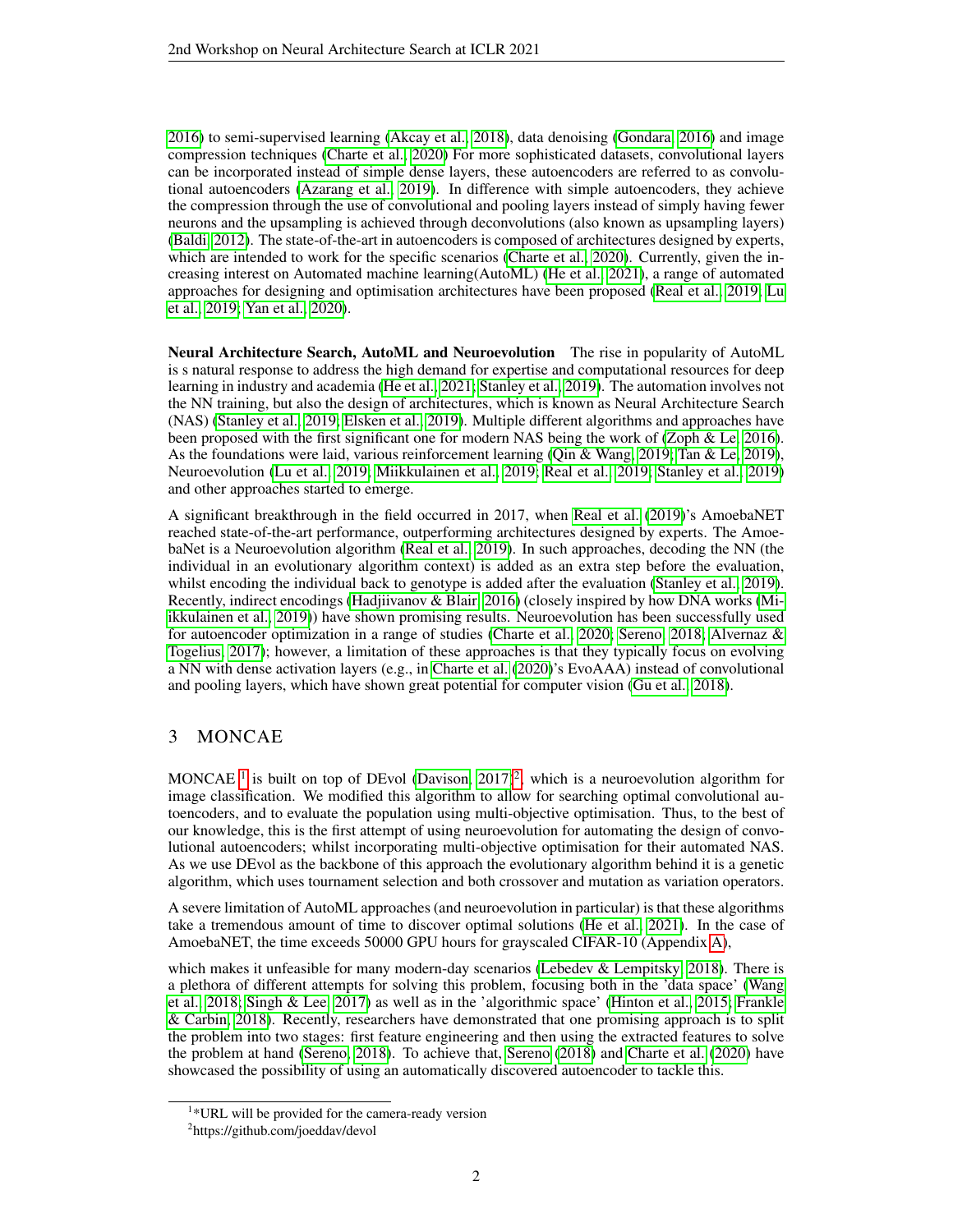We followed a similar methodology, but instead of using dense layers for our architecture, we allowed the neuroevolution algorithm to search for convolutional and pooling layers too. Moreover, we implemented the hypervolume indicator (HVI) (Equation [2\)](#page-2-0) [\(Rostami & Neri, 2016;](#page-5-13) [Guerreiro](#page-4-17) [et al., 2020\)](#page-4-17) to find a trade-off between two main objectives: 1) the level of compression, for which we use a metric, which is roughly based on Bayesian information criterion [\(Watanabe, 2013\)](#page-5-14) (Equation [1\)](#page-2-1) and 2) the reconstruction loss.

Remarkably, with our approach, further objectives can be added. In Equation [2,](#page-2-0)  $X$  refers to the matrix containing all performance metrics for the whole population set, **r** refers to the vector of reference points for each objective ( $f^{ref}$  per objective), m refers to the number of objectives, and  $f_m$  refers to the objective function for objective m.

<span id="page-2-1"></span>
$$
Level\ of\ compression(\mathbf{k}) = log_{10}(\prod_{i=0}^{\text{dimensions}} (\mathbf{k}_i))
$$
 (1)

<span id="page-2-0"></span>
$$
HVI(\mathbf{X}, \mathbf{r}) = \Lambda \left( \bigcup_{\mathbf{x}_n \in X} [f_1(\mathbf{x}_n, f_1^{ref})] \cdots [f_m(\mathbf{x}_n, f_m^{ref})] \right)
$$
(2)

Based on these two objectives and prespecified reference points for each one, we first calculated the HVI of the population at each generation, and then evaluated the contribution of each individual to the overall HVI (CHVI, Equation [3\)](#page-2-2), which used as the fitness score. The process follows the general Neuroevolution cycle; details for each step can be found in Appendix [B.](#page-6-1)

<span id="page-2-2"></span>
$$
CHVI_{\mathbf{x}_i} = HVI(\mathbf{X} \cup \{\mathbf{x}_i\}) - HVI(\mathbf{X} \setminus \mathbf{x}_i)
$$
\n(3)

Experimental Setup We evaluate MONCAE on three datasets: MNIST [\(LeCun et al., 1999\)](#page-5-15), Fashion-MNIST [\(Xiao et al., 2017\)](#page-5-16) and CIFAR-10 [\(Krizhevsky et al., 2014\)](#page-4-18) (see dataset details in Appendix [A\)](#page-6-0). For each dataset, we do 10 runs with different random seeds (Appendix [D\)](#page-7-0) for 20 generations and a population size of 20, a maximum of 5 epochs and using early stopping. After the process is complete, we finetune the final population by training for an extra 20 epochs using the parameters, hyperparameters, optimiser and architecture discovered by the algorithm. Experiments were implemented in python, TensorFlow and a single RTX 3090 NVidia GPU with CUDA 11.1.

Using multi-objective optimisation with a population-based approach such as neuroevolution allows us to examine the whole final approximation set of produced solutions, instead of picking one. This can allow the stakeholders to choose the model that best fits the context of the problem at hand. Moreover, setting the reference points can also induce bias towards certain solutions and enable preference articulation to be added to the optimisation process.

### 4 RESULTS

Average results over the whole population would undermine our purpose of producing an approximation set from which to choose. Thus, we present the results from the runs having latent representations which compress the input by at least a factor of 2, since more accurate, but larger representations are not the focus of this work. The results in Table [1](#page-3-0) show averaged results for models that have a level of compression below a certain threshold (2.5 for MNIST and F-MNIST and 3.1 for CIFAR-10) in the final population.

A sample population from one of the runs can be seen it Appendix [C,](#page-7-1) which showcases the variety of available models produced. The total time in the table is the time for the whole algorithm to do 1 run with the constraints specified above. As expected, the reconstruction and classification error is the lowest for MNIST. The average level of compression is around 1.7 (approximately a 4x4x3 representation), which means that the autoencoder managed to compress the data by a factor of almost 16 on average. The 85.8% accuracy for MNIST is not state-of-the-art level, but, remarkably, these architectures were discovered using only 20 generations with a population size of 20 for around 1.5 GPU hours on average. A more detailed look at one of the best performing models for MNIST is available in Figure [1.](#page-3-1) The same can be found for F-MNIST and CIFAR-10 in Figure [2.](#page-3-2)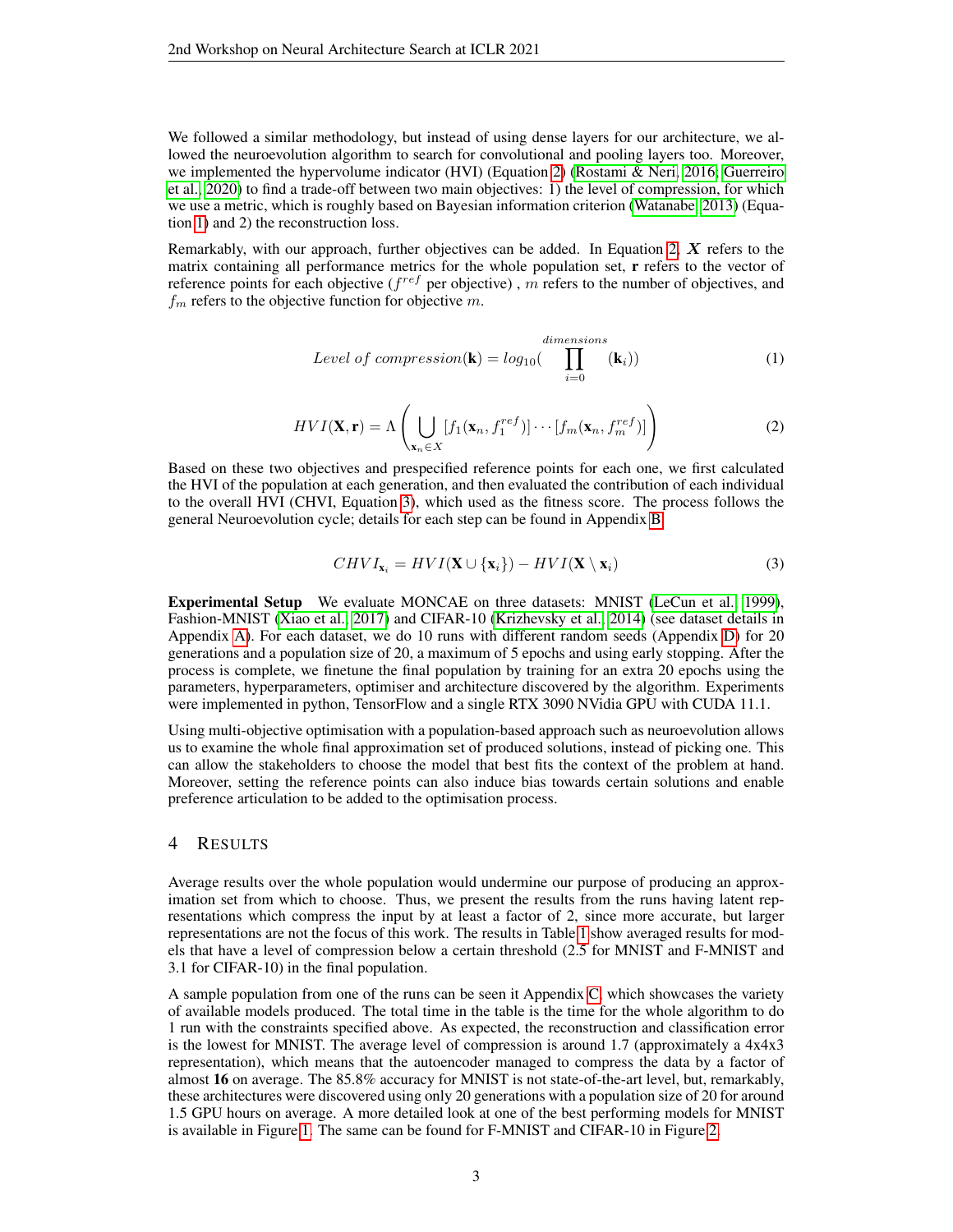<span id="page-3-0"></span>

|                 | <b>Recloss</b> | LOC – | <b>CI</b> loss | <b>C</b> l acc | <b>Total time</b><br>$w/o$ ft (min) | <b>Finetuning</b><br>time(s) |
|-----------------|----------------|-------|----------------|----------------|-------------------------------------|------------------------------|
| <b>MNIST</b>    | 0.141          | 1.699 | 0.409          | 0.858          | 93.23                               | 1160                         |
| <b>F-MNIST</b>  | 0.316          | 1.639 | 0.524          | 0.803          | 91.19                               | 889                          |
| <b>CIFAR-10</b> | 0.596          | 2.15  | .693           | 0.402          | 123.04                              | 2752                         |

Table 1: Summarised results averaged over 10 runs and all individuals with compression below 3.1 for CIFAR-10 and 2.5 for MNIST and F-MNIST dasets.

# $2104149590$  $2104149590$

<span id="page-3-1"></span>Figure 1: MNIST autoencoder with bottleneck of 4x4x4 and reconstruction loss of 0.0817



<span id="page-3-2"></span>Figure 2: Left: Fashion-MNIST autoencoder with bottleneck of 4x4x4 and reconstruction loss of 0.289. Right: CIFAR-10 autoencoder with bottleneck of 8x8x8 and reconstruction loss of 0.564

However, the fact that the algorithm managed to compress the dataset to representations that are  $(2x2x4)$  while still retaining around 50% of the data, shows that the approach is indeed promising. With larger population sizes, more epochs, more generations and expanding the search space, this approach can be scaled to larger datasets. Nevertheless, to scale the approach to multi-channel inputs remains a challenge (Figure [2\)](#page-3-2).

Figures [1](#page-3-1) and [2](#page-3-2) present some of the best results obtained for all of the three datasets, showcasing the balance between compression and reconstruction loss. From the images, it can be seen that the MNIST reconstructions are hardly distinguishable from the originals. The results for F-MNIST are also still recognisable, but most of the details are lost during compression. Images for CIFAR-10, on the other hand, barely resemble the original images for the most part, which illustrates how adding the extra colour channels and complex objects increases the complexity of the problem, and hence limits the extent to which a dataset can be compressed in lower-dimensional representations.

Noteworthy, some of the objects in the last two images of [2](#page-3-2) look similar. In the presented model the algorithm managed to compress the representations of these images by a factor of 12 for MNIST (Figure [1\)](#page-3-1) and F-MNIST (Figure [2\)](#page-3-2), while all useful information (except the sandal class for F-MNIST) seems to have been retained. As per CIFAR-10, the images were decreased by a factor of 6, while retaining some of the information, but classification performance dropped excessively.

### 5 CONCLUSION AND FUTURE WORK

This paper presents a novel approach for automatically constructing convolutional autoencoders using neural architecture search, which utilizes neuroevolution to approximate the Pareto-front of solutions. While some of our results, especially for CIFAR-10, are still sub-optimal, this study is designed to be a stepping stone towards automating the process and making it considerably faster. Our goal is to speed up AutoML and allow decision-makers to articulate preference, offering them a set of models to choose from, instead of just a single one. We believe that the generations and population size we chose are insufficient to explore such an enormous search space. In future studies, we aim to scale the algorithm for significantly larger datasets and expand the search space available by adding new hyperparameters, as well as potentially achieving end-to-end neuroevolution. We are also interested in adding extra objectives in our multi-objective optimisation (e.g., explainability).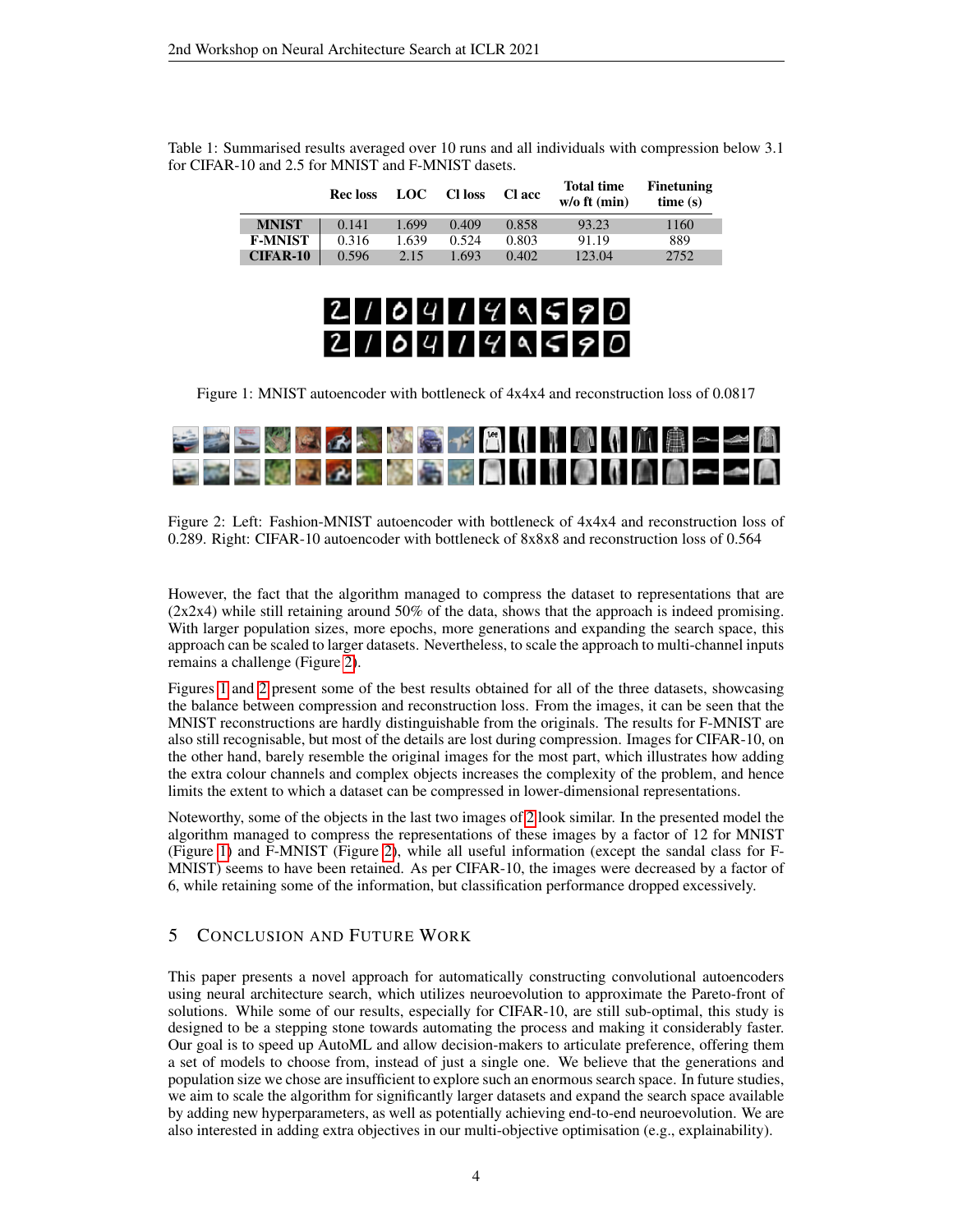### **REFERENCES**

- <span id="page-4-6"></span>Samet Akcay, Amir Atapour-Abarghouei, and Toby P Breckon. Ganomaly: Semi-supervised anomaly detection via adversarial training. In *Asian conference on computer vision*, pp. 622– 637. Springer, 2018.
- <span id="page-4-11"></span>Samuel Alvernaz and Julian Togelius. Autoencoder-augmented neuroevolution for visual doom playing. In *2017 IEEE Conference on Computational Intelligence and Games (CIG)*, pp. 1–8. IEEE, 2017.
- <span id="page-4-8"></span>Arian Azarang, Hafez E Manoochehri, and Nasser Kehtarnavaz. Convolutional autoencoder-based multispectral image fusion. *IEEE Access*, 7:35673–35683, 2019.
- <span id="page-4-4"></span>Pierre Baldi. Autoencoders, unsupervised learning, and deep architectures. In *Proceedings of ICML workshop on unsupervised and transfer learning*, pp. 37–49. JMLR Workshop and Conference Proceedings, 2012.
- <span id="page-4-3"></span>Dana H Ballard. Modular learning in neural networks. In *AAAI*, pp. 279–284, 1987.
- <span id="page-4-2"></span>Francisco Charte, Antonio J Rivera, Francisco Martínez, and María J del Jesus. Evoaaa: An evolutionary methodology for automated neural autoencoder architecture search. *Integrated Computer-Aided Engineering*, (Preprint):1–21, 2020.
- <span id="page-4-13"></span>Joe Davison. Devol - deep neural network evolution, Feb 2017. URL [https://github.com/](https://github.com/joeddav/devol) [joeddav/devol](https://github.com/joeddav/devol).
- <span id="page-4-5"></span>Alexey Dosovitskiy and Thomas Brox. Generating images with perceptual similarity metrics based on deep networks. *arXiv preprint arXiv:1602.02644*, 2016.
- <span id="page-4-9"></span>Thomas Elsken, Jan Hendrik Metzen, Frank Hutter, et al. Neural architecture search: A survey. *J. Mach. Learn. Res.*, 20(55):1–21, 2019.
- <span id="page-4-16"></span>Jonathan Frankle and Michael Carbin. The lottery ticket hypothesis: Finding sparse, trainable neural networks. *arXiv preprint arXiv:1803.03635*, 2018.
- <span id="page-4-7"></span>Lovedeep Gondara. Medical image denoising using convolutional denoising autoencoders. In *2016 IEEE 16th International Conference on Data Mining Workshops (ICDMW)*, pp. 241–246. IEEE, 2016.
- <span id="page-4-0"></span>Ian Goodfellow, Yoshua Bengio, Aaron Courville, and Yoshua Bengio. *Deep learning*, volume 1. MIT press Cambridge, 2016.
- <span id="page-4-12"></span>Jiuxiang Gu, Zhenhua Wang, Jason Kuen, Lianyang Ma, Amir Shahroudy, Bing Shuai, Ting Liu, Xingxing Wang, Gang Wang, Jianfei Cai, et al. Recent advances in convolutional neural networks. *Pattern Recognition*, 77:354–377, 2018.
- <span id="page-4-17"></span>Andreia P Guerreiro, Carlos M Fonseca, and Luís Paquete. The hypervolume indicator: Problems and algorithms. *arXiv preprint arXiv:2005.00515*, 2020.
- <span id="page-4-10"></span>Alexander Hadjiivanov and Alan Blair. Complexity-based speciation and genotype representation for neuroevolution. In *2016 IEEE Congress on Evolutionary Computation (CEC)*, pp. 3092–3101. IEEE, 2016.
- <span id="page-4-1"></span>Xin He, Kaiyong Zhao, and Xiaowen Chu. Automl: A survey of the state-of-the-art. *Knowledge-Based Systems*, 212:106622, 2021.
- <span id="page-4-15"></span>Geoffrey Hinton, Oriol Vinyals, and Jeff Dean. Distilling the knowledge in a neural network. *arXiv preprint arXiv:1503.02531*, 2015.
- <span id="page-4-18"></span>Alex Krizhevsky, Vinod Nair, and Geoffrey Hinton. The cifar-10 dataset. *online: http://www. cs. toronto. edu/kriz/cifar. html*, 55:5, 2014.
- <span id="page-4-14"></span>Vadim Lebedev and Victor Lempitsky. Speeding-up convolutional neural networks: A survey. *Bulletin of the Polish Academy of Sciences. Technical Sciences*, 66(6), 2018.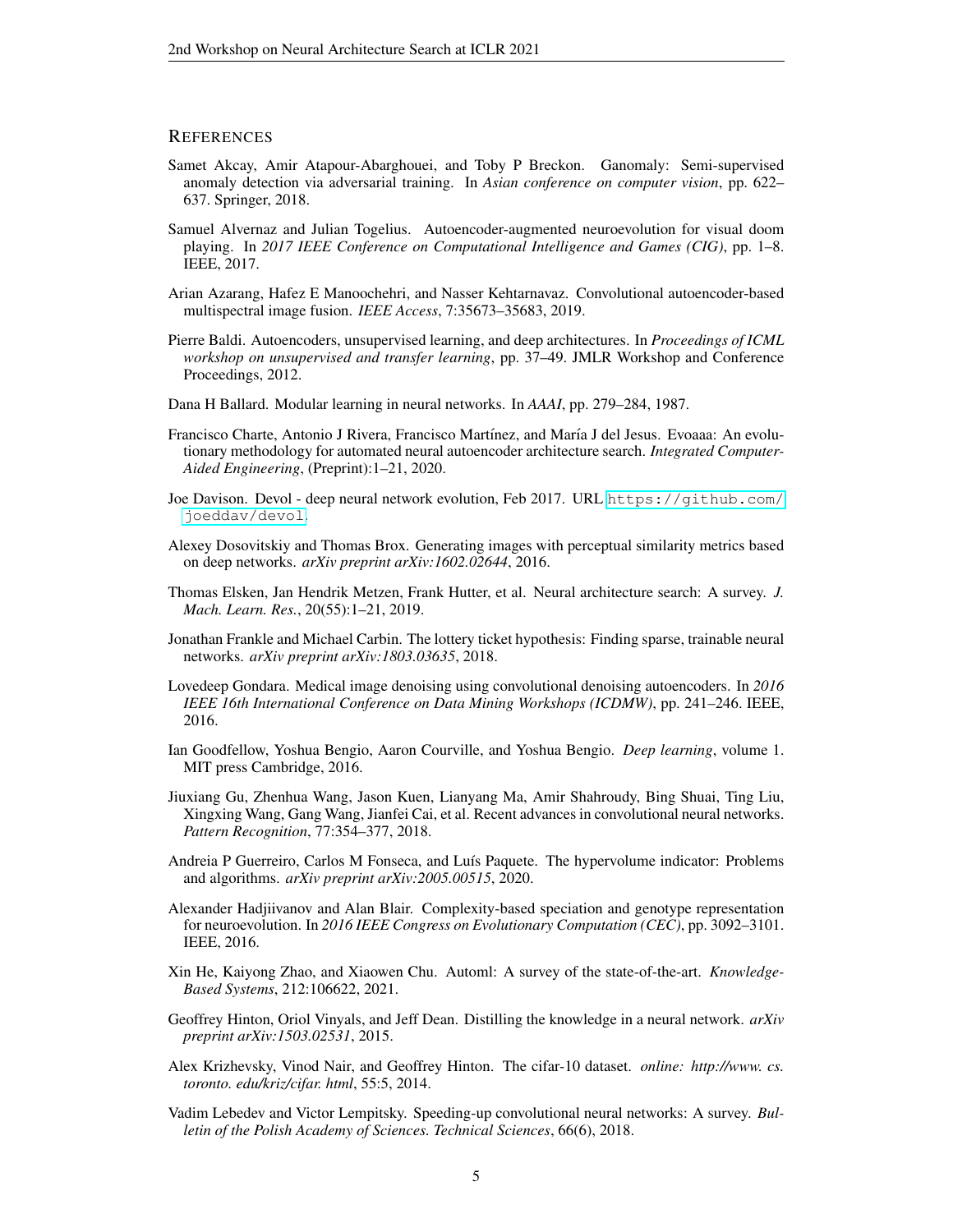- <span id="page-5-15"></span>Y LeCun, C Cortes, and C Burges. The mnist dataset of handwritten digits (images). *NYU: New York, NY, USA*, 1999.
- <span id="page-5-1"></span>Zhichao Lu, Ian Whalen, Vishnu Boddeti, Yashesh Dhebar, Kalyanmoy Deb, Erik Goodman, and Wolfgang Banzhaf. Nsga-net: neural architecture search using multi-objective genetic algorithm. In *Proceedings of the Genetic and Evolutionary Computation Conference*, pp. 419–427, 2019.
- <span id="page-5-2"></span>Risto Miikkulainen, Jason Liang, Elliot Meyerson, Aditya Rawal, Daniel Fink, Olivier Francon, Bala Raju, Hormoz Shahrzad, Arshak Navruzyan, Nigel Duffy, et al. Evolving deep neural networks. In *Artificial intelligence in the age of neural networks and brain computing*, pp. 293–312. Elsevier, 2019.
- <span id="page-5-17"></span>Vinay Uday Prabhu and Abeba Birhane. Large image datasets: A pyrrhic win for computer vision? *arXiv preprint arXiv:2006.16923*, 2020.
- <span id="page-5-7"></span>Kaizhi Qian, Yang Zhang, Shiyu Chang, Xuesong Yang, and Mark Hasegawa-Johnson. Autovc: Zero-shot voice style transfer with only autoencoder loss. In *International Conference on Machine Learning*, pp. 5210–5219. PMLR, 2019.
- <span id="page-5-4"></span>Xu Qin and Zhilin Wang. Nasnet: A neuron attention stage-by-stage net for single image deraining. *arXiv preprint arXiv:1912.03151*, 2019.
- <span id="page-5-3"></span>Esteban Real, Alok Aggarwal, Yanping Huang, and Quoc V Le. Regularized evolution for image classifier architecture search. In *Proceedings of the aaai conference on artificial intelligence*, volume 33, pp. 4780–4789, 2019.
- <span id="page-5-13"></span>Shahin Rostami and Ferrante Neri. Covariance matrix adaptation pareto archived evolution strategy with hypervolume-sorted adaptive grid algorithm. *Integrated Computer-Aided Engineering*, 23 (4):313–329, 2016.
- <span id="page-5-6"></span>Jürgen Schmidhuber. Deep learning in neural networks: An overview. *Neural networks*, 61:85–117, 2015.
- <span id="page-5-10"></span>David Martins Duarte Sereno. *Automatic Evolution of Deep AutoEncoders*. PhD thesis, Universidade de Coimbra, 2018.
- <span id="page-5-12"></span>Krishna Kumar Singh and Yong Jae Lee. Hide-and-seek: Forcing a network to be meticulous for weakly-supervised object and action localization. In *2017 IEEE international conference on computer vision (ICCV)*, pp. 3544–3553. IEEE, 2017.
- <span id="page-5-0"></span>Kenneth O Stanley, Jeff Clune, Joel Lehman, and Risto Miikkulainen. Designing neural networks through neuroevolution. *Nature Machine Intelligence*, 1(1):24–35, 2019.
- <span id="page-5-5"></span>Mingxing Tan and Quoc Le. Efficientnet: Rethinking model scaling for convolutional neural networks. In *International Conference on Machine Learning*, pp. 6105–6114. PMLR, 2019.
- <span id="page-5-11"></span>Tongzhou Wang, Jun-Yan Zhu, Antonio Torralba, and Alexei A Efros. Dataset distillation. *arXiv preprint arXiv:1811.10959*, 2018.
- <span id="page-5-14"></span>Sumio Watanabe. A widely applicable bayesian information criterion. *Journal of Machine Learning Research*, 14(Mar):867–897, 2013.
- <span id="page-5-16"></span>Han Xiao, Kashif Rasul, and Roland Vollgraf. Fashion-mnist: a novel image dataset for benchmarking machine learning algorithms. *arXiv preprint arXiv:1708.07747*, 2017.
- <span id="page-5-8"></span>Shen Yan, Yu Zheng, Wei Ao, Xiao Zeng, and Mi Zhang. Does unsupervised architecture representation learning help neural architecture search? *arXiv preprint arXiv:2006.06936*, 2020.
- <span id="page-5-9"></span>Barret Zoph and Quoc V Le. Neural architecture search with reinforcement learning. *arXiv preprint arXiv:1611.01578*, 2016.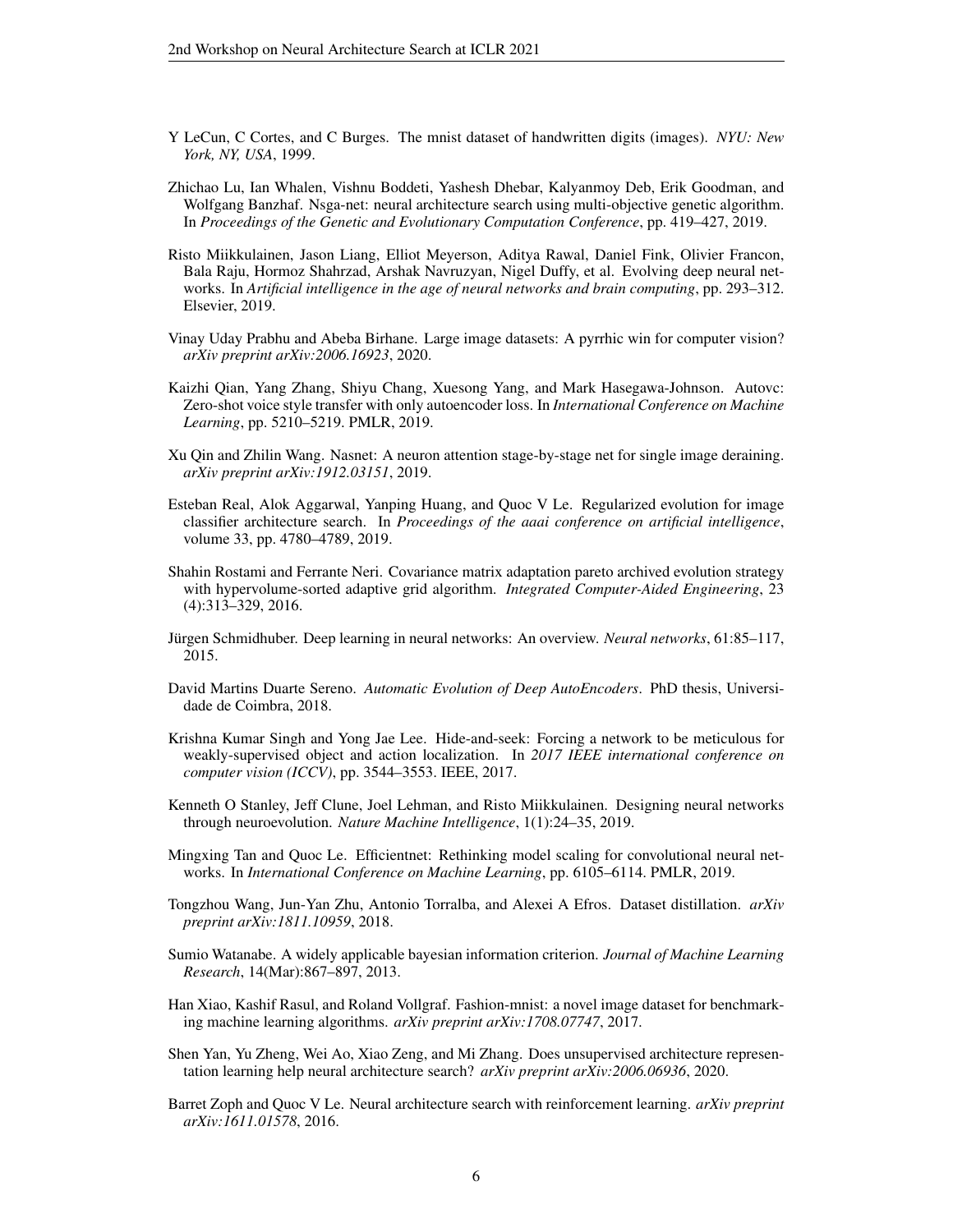# <span id="page-6-0"></span>A DATASETS

MNIST MNIST is a dataset containing 70000 images of handwritten digits in total, which are split among 10 classes. Each class represents an Arabic digit (0-9) and the images are 28x28 pixels and only have 1 colour channel, where the white value is specified as pixel intensity between 0-255 [\(LeCun et al., 1999\)](#page-5-15).

**F-MNIST** Fashion MNIST is a similar dataset to MNIST with the same number of images as well as image shape, but the only difference is that the 10 classes are not digits, but instead 10 different pieces of clothing [\(Xiao et al., 2017\)](#page-5-16).

CIFAR CIFAR is a labelled subset of the Tiny Images Dataset [\(Prabhu & Birhane, 2020\)](#page-5-17). There are two main versions of the CIFAR dataset and these are CIFAR-10 (with 10 classes) and CIFAR-100 (with 100 classes) [\(Krizhevsky et al., 2014\)](#page-4-18). The main difference with MNIST and F-MNIST is that this dataset is severely more complex and not only the images are 32x32, but they also have 3 (RGB) channels, so the total pixel values are 3072, compared to the 784 of the other two datasets.

# <span id="page-6-1"></span>B MONCAE NEUROEVOLUTION STEP DETAILS



<span id="page-6-2"></span>Figure 3: High-level flowchart of Neuroevolution with all steps from general evolutionary algorithms with Decode and Encode operators added. The Variation operator can be further split into Crossover and Mutation in the case of Genetic algorithms.

First, some algorithm hyperparameters are set. These are the number of generations, the population size, maximum number of convolutional (and pooling) layers, maximum filter size in a convolutional layer and the maximum epochs (used when each architecture is evaluated). The general steps of the algorithm follow the neuroevolution process depicted in Figure [3.](#page-6-2)

For the **initialisation** we create a random population (of the specified size). All individuals are by default **encoded** in a conveniently created python class, which stores the genome, which is composed of a long 2-dimensional list, which contains the information about all layers of the model (including a boolean value specifying if the layer is turned on or off, how many nodes/filters are there in the layer, what is the type of layer (convolutional, pooling, dense etc.), what activation function is the layer using, is there a batch normalisation following the layer, dropout etc.) as well as other hyperparameters, which include the optimiser the model is using and the learning rate. After the population is initialised, the individuals are decoded into TensorFlow models and are further evaluated by training for 5 epochs and then verifying the results by running the model on a predefined validation set that all individuals use. Here we tried various ways of reporting the fitness of each individual, but since we were aiming to minimise the latent vectors in the bottleneck as well as minimise reconstruction loss we chose to use the hypervolume indicator as a metric with the contributing hypervolume of each individual being its fitness score. So, the first objective is straightforward, which is the reconstruction loss, but for the size of the latent representations, we chose to name this "level of compression" and the way we calculate the level of compression is roughly based on Bayesian information criterion [\(Watanabe, 2013\)](#page-5-14) (Equation [1\)](#page-2-1). The l represent the latent representation as each element in the vector is the size of a dimension.

The next step, (Terminate), simply checks if the termination criterion is met and if it is, then the algorithm is stopped (in the context of these experiments, this criteria is the number of generations). For the selection a certain per cent of the best individuals survive and are kept in the next generation. For other individuals to be selected they have to have a higher fitness score than a random score